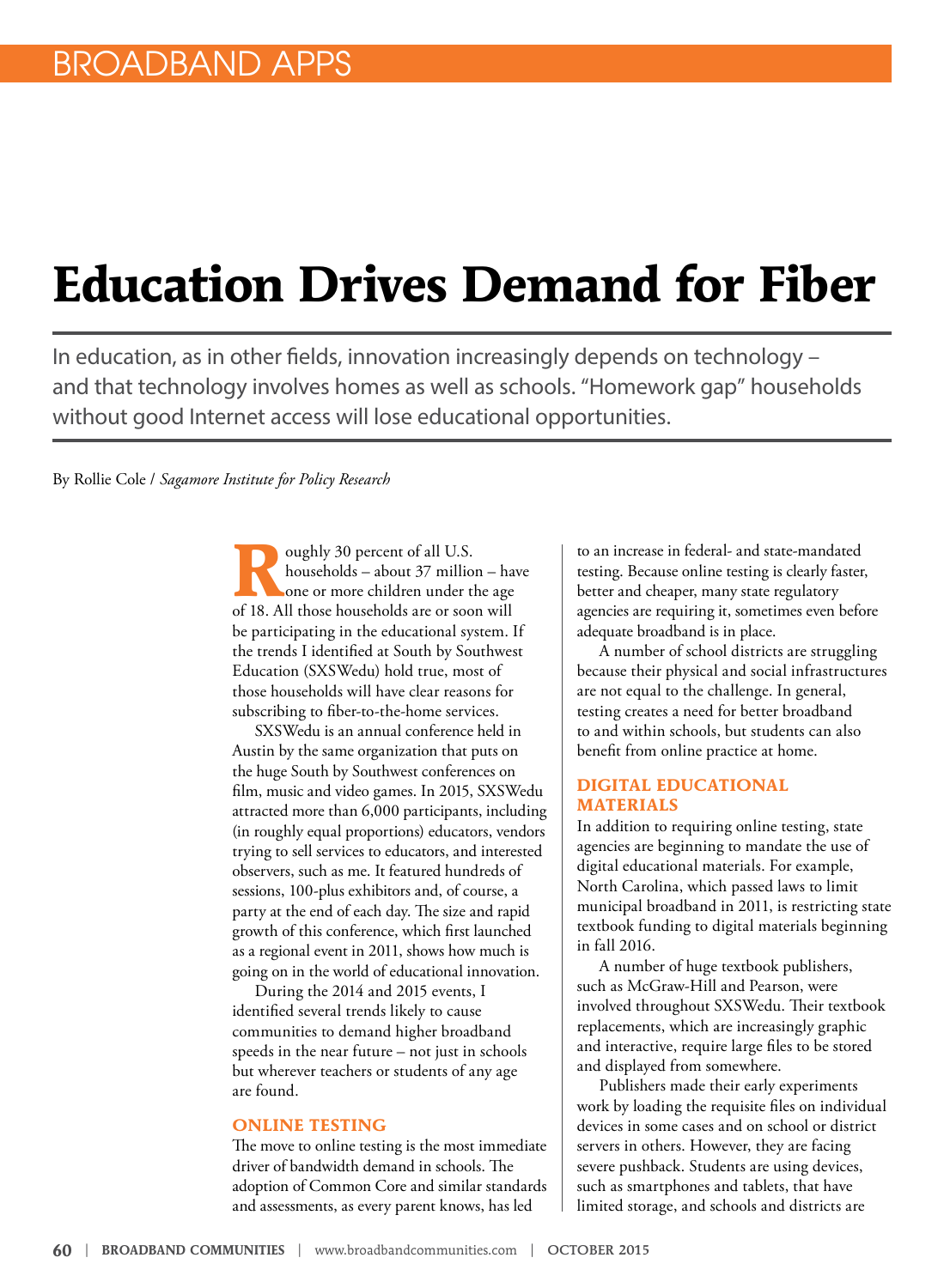

The Playground at SXSWedu 2015 offered attendees the opportunity to try out the educational technologies being discussed.

resisting any more demands on their servers. In most cases, school districts want publishers to store and serve e-textbooks from the cloud (perhaps using third-party caches somewhere close to their districts). To use cloudbased e-texts effectively will require much higher-speed broadband than many communities now have, especially if students must access texts from homes, libraries and community centers in addition to school buildings.

All schools use textbooks. Many already use static, digital versions of the old static, analog books, with photos and diagrams but nothing that moves or responds to a student. However, if even a small percentage of schools shift to e-textbooks that have extended graphics, video and interactive features, the impact on bandwidth demand could be huge.

SXSWedu spotlighted other firms in addition to the major textbook

publishers that produce digital text and digital video for classroom use. One digital text vendor – Jason Singer, CEO of Curriculet and a former high school principal – explained how his product helped teachers embed a layer of questions, quizzes and annotations into digital texts. He also described a new licensing scheme that charges per view rather than per copy so that schools are not charged for items that no one reads. Some digital video products help

teachers make lecture videos; others help students learn to make their own videos. For example, a student might create a video as part of a college admissions essay.

Students need access to these digital materials at home just as they need access to textbooks at home. Schools could conceivably put the materials on USB flash drives, but having adequate broadband at home is clearly preferable.

#### **NETWORK SKILLS**

Guy Kawasaki, a technology evangelist who became famous for marketing Apple's first Macintosh computer, gave a keynote at SXSWedu on today's top 10 lifelong skills. His No. 6 skill was how to use graphics, No. 7 was how to make a video and No. 8 was how to use social media. He is only one of many who advocate learning digital skills. All these skills drive demand for broadband, including broadband at home.